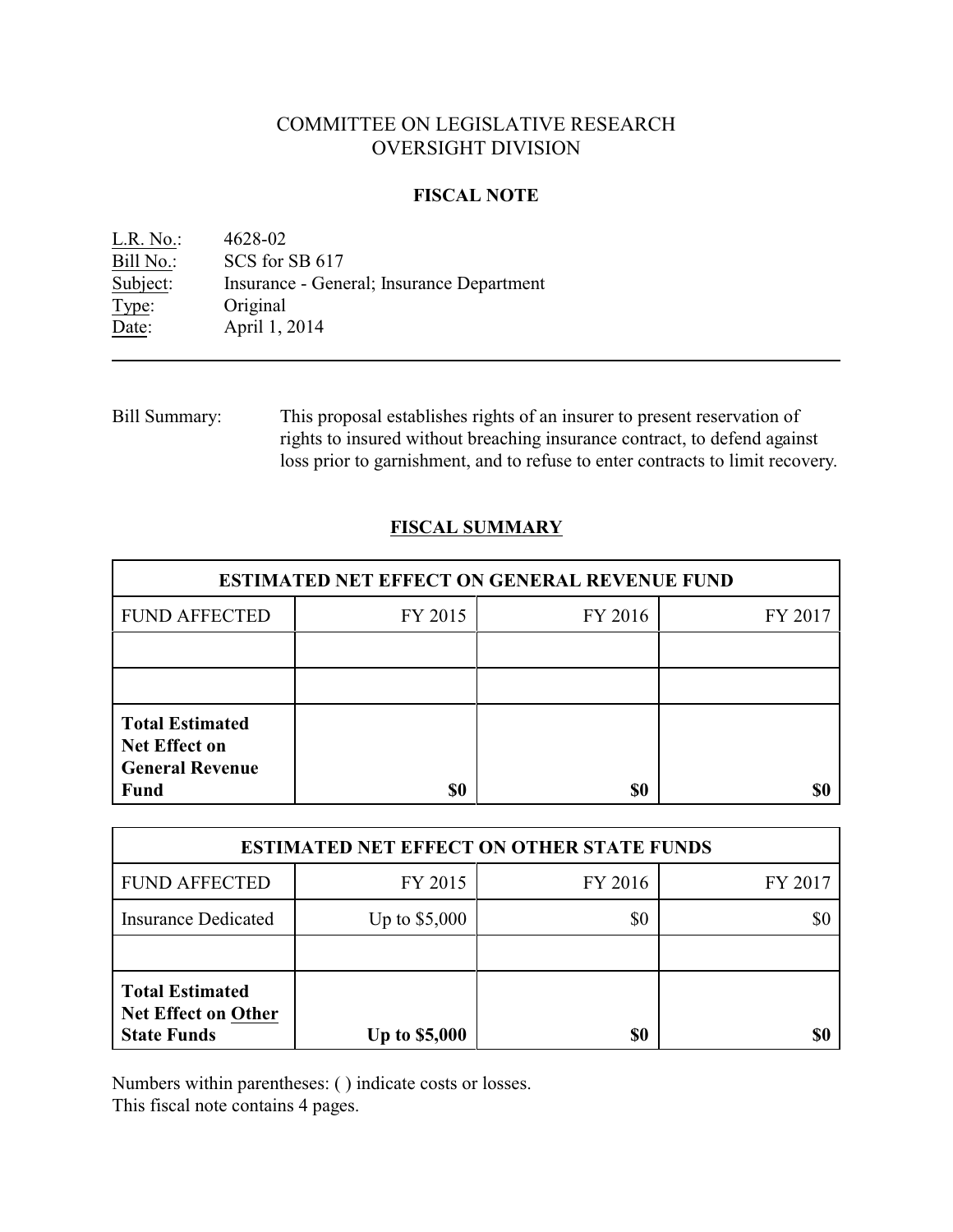L.R. No. 4628-02 Bill No. SCS for SB 617 Page 2 of 4 April 1, 2014

| <b>ESTIMATED NET EFFECT ON FEDERAL FUNDS</b>                               |         |         |         |  |
|----------------------------------------------------------------------------|---------|---------|---------|--|
| <b>FUND AFFECTED</b>                                                       | FY 2015 | FY 2016 | FY 2017 |  |
|                                                                            |         |         |         |  |
|                                                                            |         |         |         |  |
| <b>Total Estimated</b><br><b>Net Effect on All</b><br><b>Federal Funds</b> | \$0     | \$0     |         |  |

| <b>ESTIMATED NET EFFECT ON FULL TIME EQUIVALENT (FTE)</b>    |         |         |         |  |
|--------------------------------------------------------------|---------|---------|---------|--|
| <b>FUND AFFECTED</b>                                         | FY 2015 | FY 2016 | FY 2017 |  |
|                                                              |         |         |         |  |
|                                                              |         |         |         |  |
| <b>Total Estimated</b><br><b>Net Effect on</b><br><b>FTE</b> |         |         |         |  |

 $\Box$  Estimated Total Net Effect on All funds expected to exceed \$100,000 savings or (cost).

 $\Box$  Estimated Net Effect on General Revenue Fund expected to exceed \$100,000 (cost).

| <b>ESTIMATED NET EFFECT ON LOCAL FUNDS</b> |         |         |       |  |
|--------------------------------------------|---------|---------|-------|--|
| FUND AFFECTED                              | FY 2015 | FY 2016 | FY 20 |  |
| <b>Local Government</b>                    | \$0     | \$0     | \$(   |  |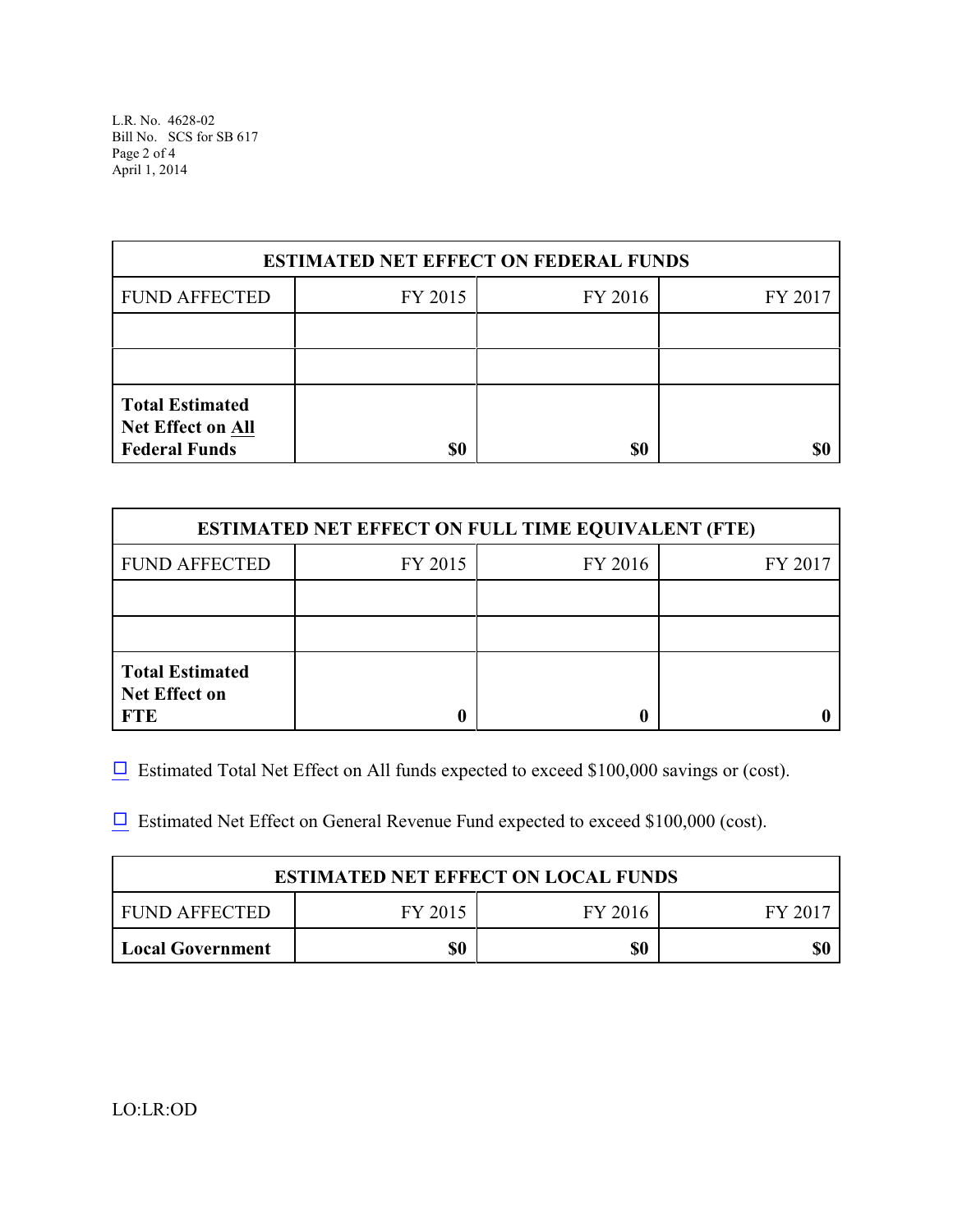L.R. No. 4628-02 Bill No. SCS for SB 617 Page 3 of 4 April 1, 2014

# **FISCAL ANALYSIS**

### ASSUMPTION

Officials from the **Department of Insurance, Financial Institutions and Professional Registration** assume insurers may be required to submit amendments to their policies to comply with legislation. Policy amendments must be submitted to the department for review along with a \$50 filing fee. The number of insurance companies writing these policies in Missouri fluctuates each year. One-time additional revenues to the Insurance Dedicated Fund are estimated to be up to \$5,000.

Additional staff and expenses are not being requested with this single proposal, but if multiple proposals pass during the legislative session which require policy form reviews the department will need to request additional staff to handle increase in workload.

| FISCAL IMPACT - State Government<br><b>INSURANCE DEDICATED FUND</b> | FY 2015<br>$(10 \text{ Mo.})$ | FY 2016    | FY 2017                       |
|---------------------------------------------------------------------|-------------------------------|------------|-------------------------------|
| Revenue - Policy Amendment Fee                                      | Up to $$5,000$                | \$0        | $\underline{\$0}$             |
| <b>ESTIMATED NET EFFECT ON</b><br><b>INSURANCE DEDICATED FUND</b>   | <u>Up to \$5,000</u>          | <u>\$0</u> | $\underline{\underline{\$0}}$ |
| FISCAL IMPACT - Local Government                                    | FY 2015<br>$(10 \text{ Mo.})$ | FY 2016    | FY 2017                       |
|                                                                     | <u>\$0</u>                    | <u>\$0</u> | <u>\$0</u>                    |

# FISCAL IMPACT - Small Business

Small insurance businesses will be required to submit an amendment and corresponding policy amendment fee to comply with this legislation.